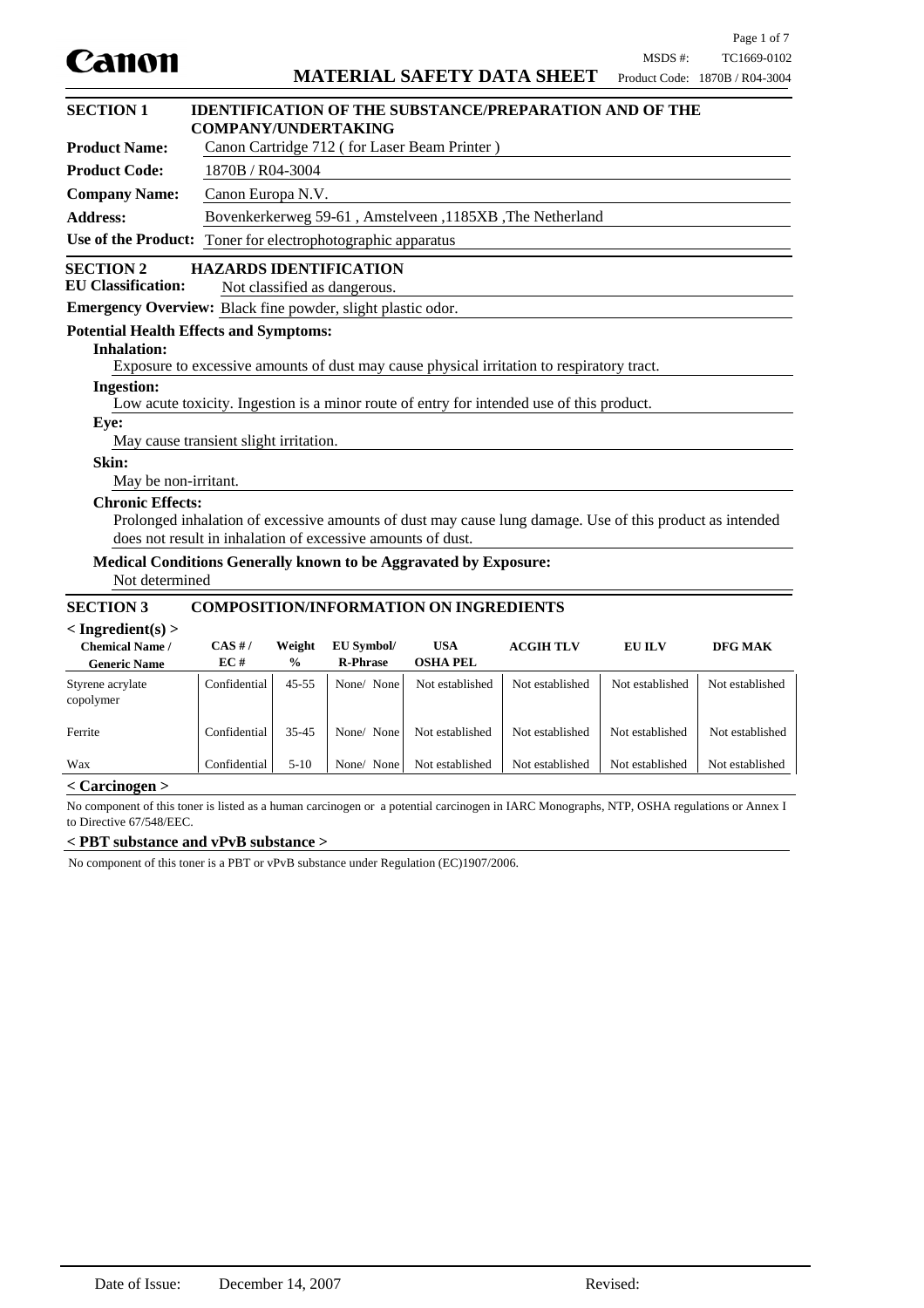

## **SECTION 4 FIRST AID MEASURES**

#### **First Aid Measures:**

#### **Inhalation:**

If symptoms are experienced, move victim to fresh air and obtain medical advice.

#### **Ingestion:**

Rinse mouth. Drink 1 or 2 glasses of water. If irritation or discomfort occurs, obtain medical advice immediately.

#### **Eye:**

Do not allow victim to rub eye(s). Flush with lukewarm, gently flowing water for 5 minutes or until particle is removed. If irritation persists, obtain medical attention.

#### **Skin:**

Wash with soap and water. If irritation persists, obtain medical advice.

#### **Note to Physicians:**

None

#### **SECTION 5 FIRE FIGHTING MEASURES**

## **Fire Fighting Measures:**

#### **Extinguishing Media:**

CO2, water, dry chemicals

**Unsuitable Extinguishing Media:**

None

#### **Special Fire Fighting Procedures:**

None

#### **Unusual Fire and Explosion Hazards:**

Can form explosive dust-air mixtures when finely dispersed in air.

### **Fire and Explosive Properties (See also SECTION 9):**

### **Hazardous Combustion Products:**

CO2, CO

#### **Other Properties:**

Not available

## **SECTION 6 ACCIDENTAL RELEASE MEASURES**

### **Personal Precautions:**

#### Avoid breathing dust.

### **Environmental Precautions:**

Do not wash away into sewer.

#### **Method for Cleaning Up:**

Sweep slowly spilled powder on to paper, and carefully transfer into a waste container. Clean remainder with wet paper, wet cloth or a vacuum cleaner.

If a vacuum cleaner is used, it must rate as a dust explosion-proof type. Fine powder can form explosive dust-air mixtures.

## **SECTION 7 HANDLING AND STORAGE**

#### **Handling:**

Avoid breathing dust.

Use with adequate ventilation.

### **Storage:**

Keep out of the reach of children. Keep away from oxidizing materials.

#### **Specific Uses:**

Toner for electrophotographic apparatus.

For more information, please refer to the instruction of this product.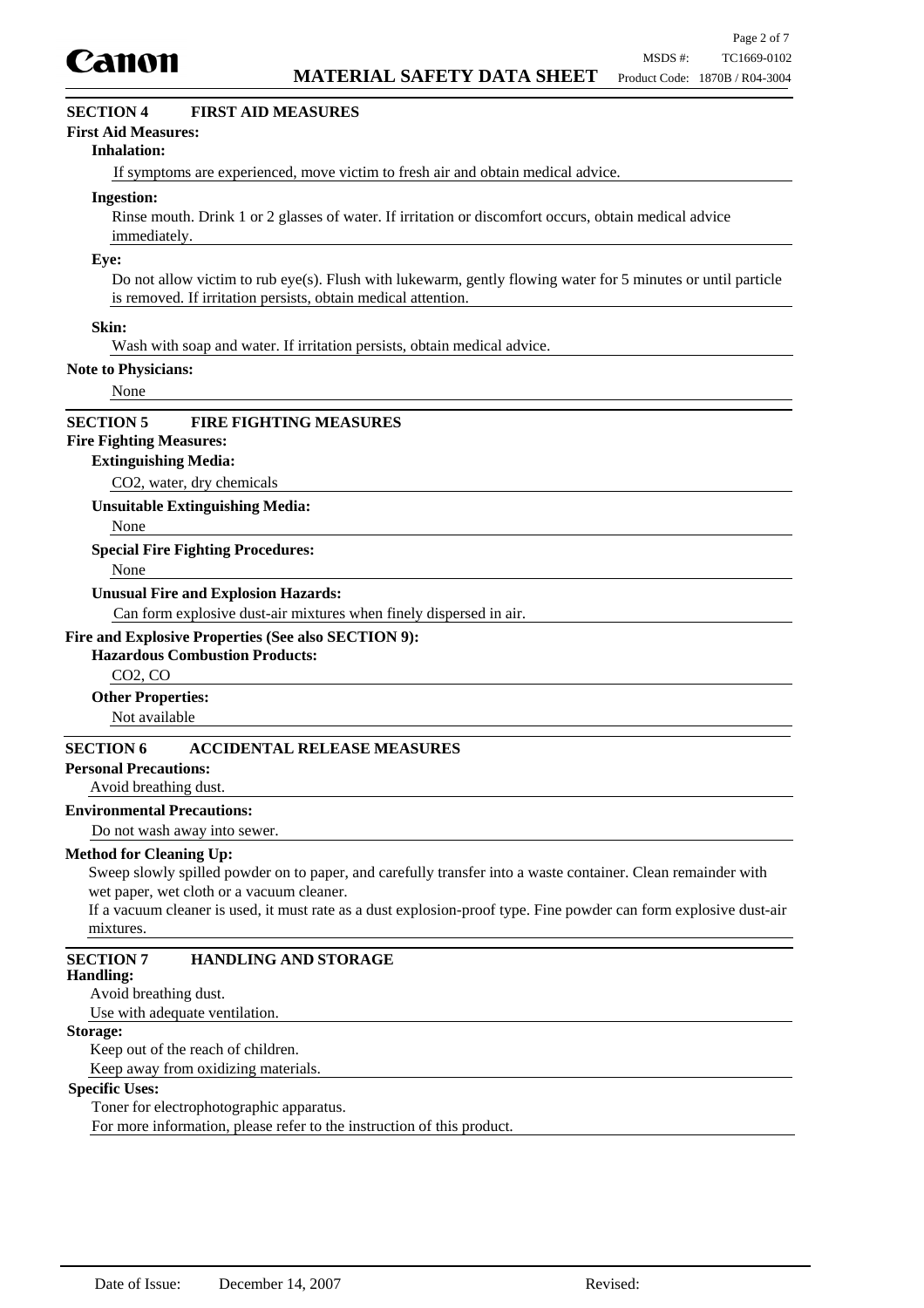### **SECTION 8 EXPOSURE CONTROLS / PERSONAL PROTECTION**

### **Exposure Guidelines:**

|                           | USA OSHA PEL (TWA): 15 mg/m <sup>3</sup> (Total dust), 5 mg/m <sup>3</sup> (Respirable fraction) |
|---------------------------|--------------------------------------------------------------------------------------------------|
| <b>ACGIH TLV (TWA):</b>   | 10 mg/m <sup>3</sup> (Inhalable fraction), 3 mg/m <sup>3</sup> (Respirable fraction)             |
| DFG (MAK):                | $4 \text{ mg/m}^3$ (Inhalable fraction), $1.5 \text{ mg/m}^3$ (Respirable fraction)              |
| (Also refer to SECTION 3) |                                                                                                  |

### **Engineering Controls:**

Use adequate ventilation.

### **Personal Protection Equipment(s):**

| <b>Respiratory Protection:</b> □ Required |                                             |
|-------------------------------------------|---------------------------------------------|
|                                           | $\boxtimes$ Not Required                    |
| <b>Eye/Face Protection:</b>               | $\Box$ Required<br>$\boxtimes$ Not Required |
| <b>Skin Protection:</b>                   | $\Box$ Required<br>$\boxtimes$ Not Required |

## **SECTION 9 PHYSICAL AND CHEMICAL PROPERTIES**

| Appearance:                                                    | Black fine powder                                                              |  |
|----------------------------------------------------------------|--------------------------------------------------------------------------------|--|
| Odor:                                                          | Slight plastic odor                                                            |  |
| pH:                                                            | Not applicable                                                                 |  |
| <b>Boiling Point/Range(°C):</b>                                | Not applicable                                                                 |  |
| Melting Point/Range(°C):                                       | 100-150 (Softening point)                                                      |  |
| Decomposition Temperature(°C):                                 | > 200                                                                          |  |
| <b>Flash Point(°C):</b>                                        | Not applicable                                                                 |  |
| <b>Flammable (Explosive) Limits:</b>                           | Not applicable                                                                 |  |
| <b>Autoignition Temperature(°C):</b>                           | Not available                                                                  |  |
| <b>Flammability:</b>                                           | Not-flammable (Test method: Directive 92/69/EEC, A10 Flammability<br>(Solids)) |  |
| <b>Explosive Properties:</b>                                   | Can form explosive dust-air mixtures when finely dispersed in air.             |  |
| <b>Oxidizing Properties:</b>                                   | Not available                                                                  |  |
| <b>Vapor Pressure:</b>                                         | Not applicable                                                                 |  |
| <b>Vapor Density:</b>                                          | Not applicable                                                                 |  |
| <b>Density / Specific Gravity:</b>                             | $1.4 - 1.8$                                                                    |  |
| <b>Water Solubility:</b>                                       | Negligible                                                                     |  |
| <b>Fat Solubility:</b>                                         | Partially soluble in toluene and xylene.                                       |  |
| <b>Partition Coefficient (n-Octanol/Water):</b> Not applicable |                                                                                |  |
| <b>Percent Volatile:</b>                                       | Negligible                                                                     |  |
| <b>Evaporation Rate:</b>                                       | Not applicable                                                                 |  |
| Viscosity (mPa s):                                             | Not applicable                                                                 |  |
|                                                                |                                                                                |  |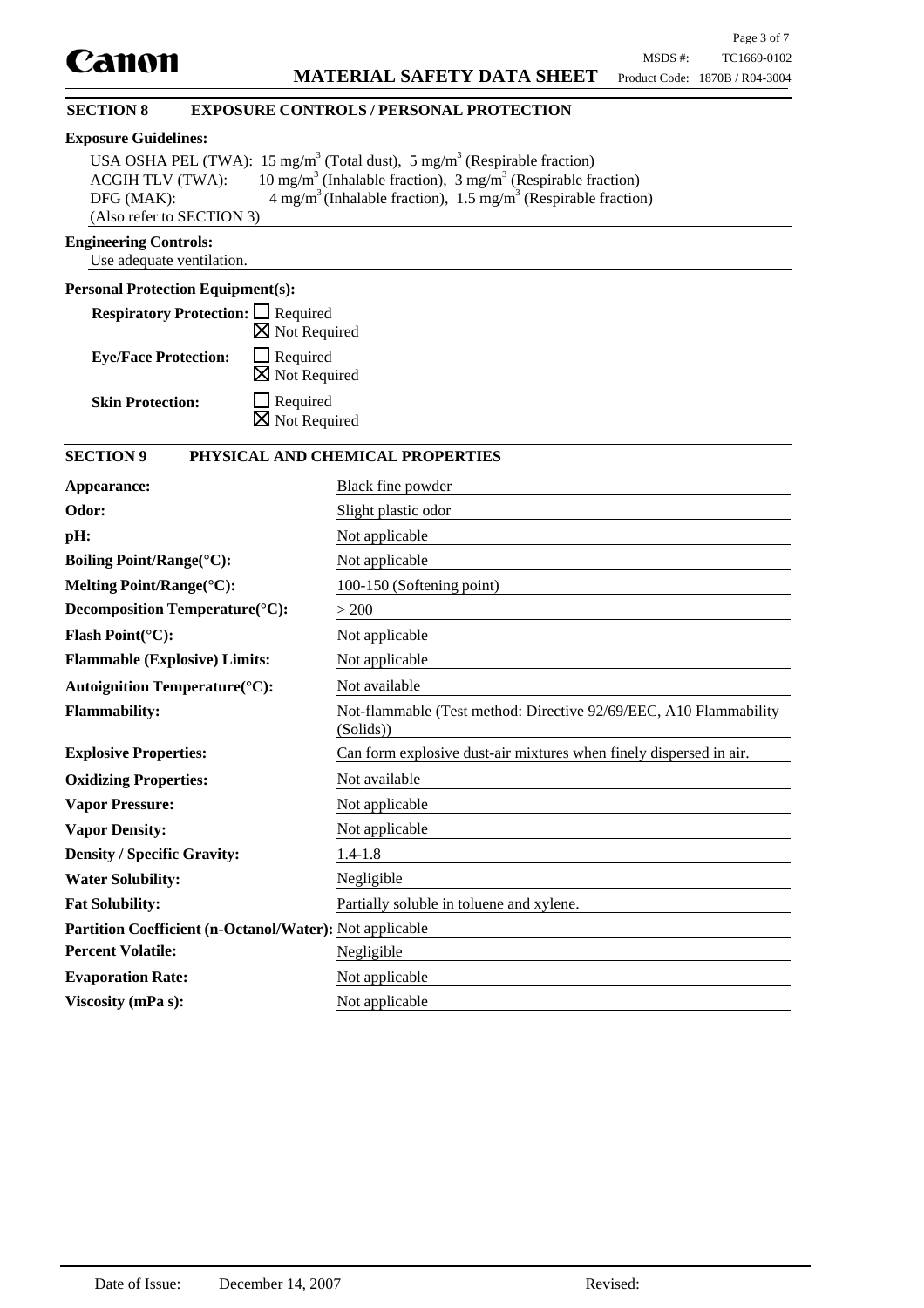|                                                                           |                                                                                                                                                                                                                                                                                                                                                                                                                                                                     |         | Page 4 of 7                                   |
|---------------------------------------------------------------------------|---------------------------------------------------------------------------------------------------------------------------------------------------------------------------------------------------------------------------------------------------------------------------------------------------------------------------------------------------------------------------------------------------------------------------------------------------------------------|---------|-----------------------------------------------|
| canon                                                                     | <b>MATERIAL SAFETY DATA SHEET</b>                                                                                                                                                                                                                                                                                                                                                                                                                                   | MSDS #: | TC1669-0102<br>Product Code: 1870B / R04-3004 |
|                                                                           |                                                                                                                                                                                                                                                                                                                                                                                                                                                                     |         |                                               |
| <b>SECTION 10</b>                                                         | <b>STABILITY AND REACTIVITY</b>                                                                                                                                                                                                                                                                                                                                                                                                                                     |         |                                               |
| <b>Stability:</b>                                                         | $\boxtimes$ Stable<br>Unstable                                                                                                                                                                                                                                                                                                                                                                                                                                      |         |                                               |
| <b>Conditions to Avoid:</b>                                               | None                                                                                                                                                                                                                                                                                                                                                                                                                                                                |         |                                               |
| <b>Materials to Avoid:</b>                                                | Strong oxidizers                                                                                                                                                                                                                                                                                                                                                                                                                                                    |         |                                               |
| Hazardous Decomposition Products: CO, CO2                                 |                                                                                                                                                                                                                                                                                                                                                                                                                                                                     |         |                                               |
| <b>Hazardous Polymerization:</b>                                          | $\Box$ May Occur<br>$\boxtimes$ Will Not Occur                                                                                                                                                                                                                                                                                                                                                                                                                      |         |                                               |
| <b>Conditions to Avoid:</b>                                               | None                                                                                                                                                                                                                                                                                                                                                                                                                                                                |         |                                               |
| <b>SECTION 11</b>                                                         | <b>TOXICOLOGICAL INFORMATION</b>                                                                                                                                                                                                                                                                                                                                                                                                                                    |         |                                               |
| <b>Acute Toxicity:</b><br><b>Inhalation:</b><br>Not available             |                                                                                                                                                                                                                                                                                                                                                                                                                                                                     |         |                                               |
| <b>Ingestion:</b>                                                         |                                                                                                                                                                                                                                                                                                                                                                                                                                                                     |         |                                               |
| Estimate: Rat, LD50 > 2000 mg/kg (See SECTION 16)                         |                                                                                                                                                                                                                                                                                                                                                                                                                                                                     |         |                                               |
| Eye:                                                                      | Estimate: Rabbit, transient slight conjunctival irritation only. (See SECTION 16)                                                                                                                                                                                                                                                                                                                                                                                   |         |                                               |
| Skin:                                                                     |                                                                                                                                                                                                                                                                                                                                                                                                                                                                     |         |                                               |
| Estimate: Rabbit, non-irritant (See SECTION 16)                           |                                                                                                                                                                                                                                                                                                                                                                                                                                                                     |         |                                               |
| <b>Sensitization:</b><br>Estimate: skin: Non-sensitizing (See SECTION 16) |                                                                                                                                                                                                                                                                                                                                                                                                                                                                     |         |                                               |
| <b>Mutagenicity:</b><br>Ames Test (S. typhimurium, E. coli): Negative     |                                                                                                                                                                                                                                                                                                                                                                                                                                                                     |         |                                               |
| <b>Reproductive Toxicity:</b><br>Not available                            |                                                                                                                                                                                                                                                                                                                                                                                                                                                                     |         |                                               |
| <b>Carcinogenicity:</b><br>Not available                                  |                                                                                                                                                                                                                                                                                                                                                                                                                                                                     |         |                                               |
| Others:<br>Chronic effects:<br>$mg/m^3$ .                                 | Muhle et al. reported pulmonary response upon chronic inhalation exposure in rats to a toner enriched in<br>respirable-sized particles compared to commercial toner. No pulmonary change was found at $1 \text{ mg/m}^3$ which<br>is most relevant to potential human exposure. A minimal to mild degree of fibrosis was noted in 22% of the<br>animals at 4 mg/m <sup>3</sup> , and a mild to moderate degree of fibrosis was observed in 92% of the animals at 16 |         |                                               |

These findings are attributed to "lung overloading", a generic response to excessive amounts of any dust retained in the lung for a prolonged interval.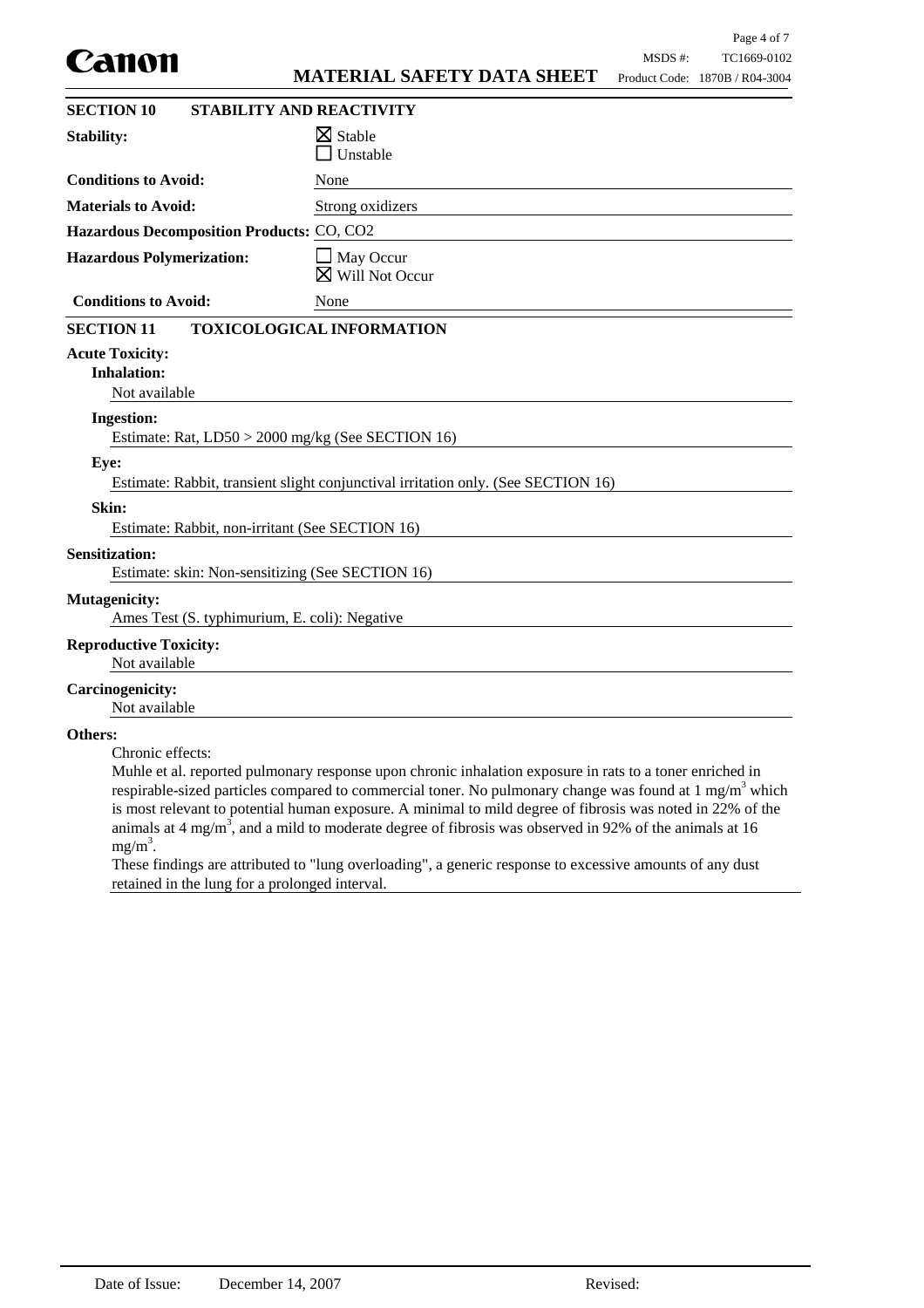

## **MATERIAL SAFETY DATA SHEET**

| <b>SECTION 12</b>                                 | <b>ECOLOGICAL INFORMATION</b>                                                                                                                                                          |
|---------------------------------------------------|----------------------------------------------------------------------------------------------------------------------------------------------------------------------------------------|
| <b>Mobility:</b>                                  | Not available                                                                                                                                                                          |
| <b>Persistence / Degradability:</b> Not available |                                                                                                                                                                                        |
| <b>Bioaccumulation:</b>                           | Not available                                                                                                                                                                          |
| <b>Ecotoxicity:</b>                               | Estimate: Fish, 96h LL50 > 1000 mg/l (WAF)<br>Estimate: Crustaceans, $48h$ EL50 > 1000 mg/l (WAF)<br>Estimate: Algae, EbL50 (72h), ErL50 (0-72h) > 1000 mg/l (WAF)<br>(See SECTION 16) |
| <b>Other Adverse Effects:</b>                     | Not available                                                                                                                                                                          |
|                                                   |                                                                                                                                                                                        |

### **SECTION 13 DISPOSAL CONSIDERATIONS**

#### **Method of Disposal:**

DO NOT put toner or toner container into fire; heated toner may cause severe burns. DO NOT shred a toner container, unless dust-explosion preventing measures are taken. Finely dispersed particles form explosive mixtures in air. Disposal should be subject to federal, state and local laws.

# **SECTION 14 TRANSPORT INFORMATION**

**UN #:** 2807

**UN Shipping Name:**Magnetized material

# **UN Classification:** 9

**UN Packing Group:**None

Marine Pollutant: □ Yes Chemical name (wt%):

 $\boxtimes$  No

**Special Precautions:**105 or more of these products shipped together, by air, are regulated as magnetized material.

## **SECTION 15 REGULATORY INFORMATION**

| $<$ EU Information $>$           |                                                                                 |
|----------------------------------|---------------------------------------------------------------------------------|
| <b>Information on the Label:</b> |                                                                                 |
|                                  | <b>Symbol &amp; Indication:</b> Not required                                    |
| <b>R-Phrase:</b>                 |                                                                                 |
| Not required                     |                                                                                 |
| <b>S-Phrase:</b>                 |                                                                                 |
| Not required                     |                                                                                 |
| <b>Dangerous Component(s):</b>   |                                                                                 |
| Not required                     |                                                                                 |
|                                  | <b>Special Precautions under 1999/45/EC Annex V:</b>                            |
| Not required                     |                                                                                 |
|                                  | <b>Specific Provisions in Relation to Protection of Man or the Environment:</b> |
| 76/769/EEC:                      | Not regulated                                                                   |
| $(EC)2037/2000$ : Not regulated  |                                                                                 |
| (EC)304/2003:                    | Not regulated                                                                   |
| <b>Others:</b>                   | None                                                                            |

**Others:**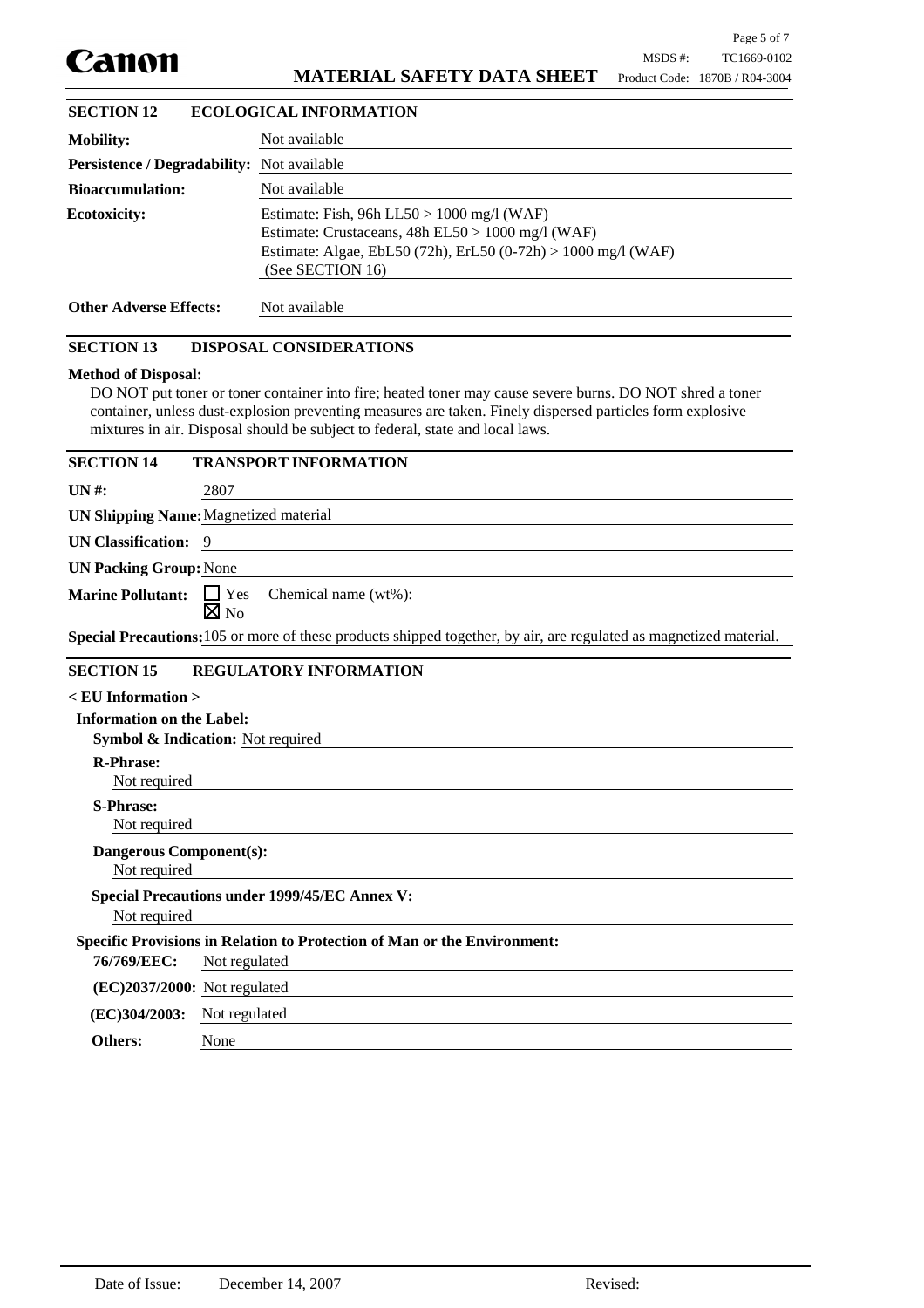| $\langle$ USA Information $\rangle$                                |                                                             |                 |
|--------------------------------------------------------------------|-------------------------------------------------------------|-----------------|
| Information on the Label under OSHA:                               |                                                             |                 |
| <b>Signal Word:</b><br>Not required                                |                                                             |                 |
| <b>Hazard warning:</b><br>Not required                             |                                                             |                 |
| <b>Safety Advice:</b><br>Not required                              |                                                             |                 |
| <b>Hazardous Component(s):</b><br>Not required                     |                                                             |                 |
| <b>SARA Title III §313:</b>                                        |                                                             |                 |
| <b>Chemical Name</b>                                               |                                                             | Weight %        |
| None                                                               |                                                             |                 |
| <b>California Proposition 65:</b>                                  |                                                             |                 |
| <b>Chemical Name</b>                                               |                                                             | <u>Weight %</u> |
| None                                                               |                                                             |                 |
| < Canada Information ><br><b>WHMIS Controlled Product:</b>         | Not applicable (Manufactured article)                       |                 |
| < Australia Information ><br><b>Statement of Hazardous Nature:</b> | Not classified as hazardous according to criteria of NOHSC. |                 |
| <b>SECTION 16</b><br><b>OTHER INFORMATION</b>                      |                                                             |                 |

Estimate: Estimate based on test data on similar toner/developer/drum and/or the raw materials of this product.

#### **Literature References:**

- U.S. Department of Labor, 29CFR Part 1910
- U.S. Environmental Protection Agency, 40CFR Part 372
- U.S. Consumer Product Safety Commission, 16CFR Part 1500
- ACGIH, Threshold Limit Values for Chemical Substances and Physical Agents and Biological Exposure Indices
- U.S. Department of Health and Human Services National Toxicology Program, Annual Report on Carcinogens

- World Health Organization International Agency for Research on Cancer, IARC Monographs on the Evaluation on the Carcinogenic Risk of Chemicals to Humans

- DFG, List of MAK and BAT Values

- EU Directive 76/769/EEC, 67/548/EEC, 1999/45/EC
- EU Regulation (EC)2037/2000, (EC)304/2003, (EC)1907/2006
- Canada Workplace Hazardous Materials Information System
- Australia National Occupational Health and Safety Commission's Approved Criteria for Classifying Hazardous Substances[NOHSC:1008]